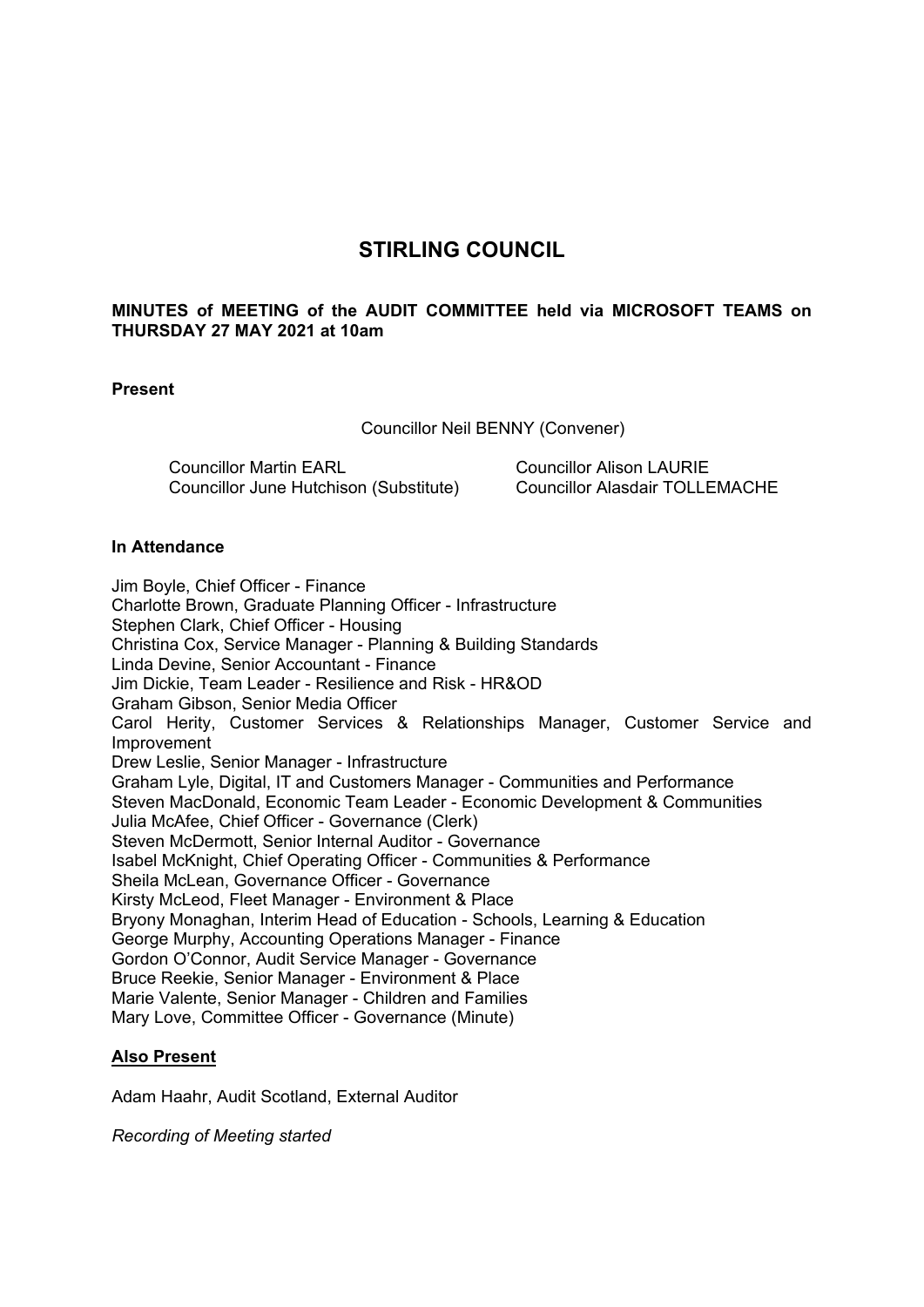Prior to the commencement of business, Councillor Benny, as Convener of the Audit Committee, welcomed and thanked everyone for attending the meeting via MS Teams. A statement was read to the meeting, providing detail on the procedures related to MS Teams and the protocols that both Members and Officers should adhere to throughout the meeting.

The Convener asked the Clerk to carry out a roll call of all Members participating in the meeting.

### **AC214 APOLOGIES AND SUBSTITUTIONS**

Apologies were received on behalf of Councillor Alastair Majury.

Councillor June Hutchison was in attendance as substitute for Councillor Majury.

### **AC215 DECLARATIONS OF INTEREST**

There were no declarations of interest.

### **AC216 URGENT BUSINESS BROUGHT FORWARD BY THE CONVENER**

There were no items of urgent business.

### **AC217 MINUTES – AUDIT COMMITTEE**

The Minutes of the Audit Committee held on 28 January 2021 were submitted for approval.

#### **Decision**

The Audit Committee agreed to approve the Minutes of Meeting held on 28 January 2021 as an accurate record of proceedings.

# **AC218 ROLLING ACTION LOG**

The Rolling Action Log was submitted for review.

# **Decision**

The Audit Committee agreed to:

- 1. note the Rolling Action Log; and
- 2. remove item number AC172, as action now completed.

#### **AC219 RISK MANAGEMENT – STRATEGIC RISK REGISTER**

A report by the Chief Officer, HR & OD summarised the Strategic Risk Register, enabling Audit Committee members to examine the significant risks facing the Council and the risk treatments put in place to reduce the risks.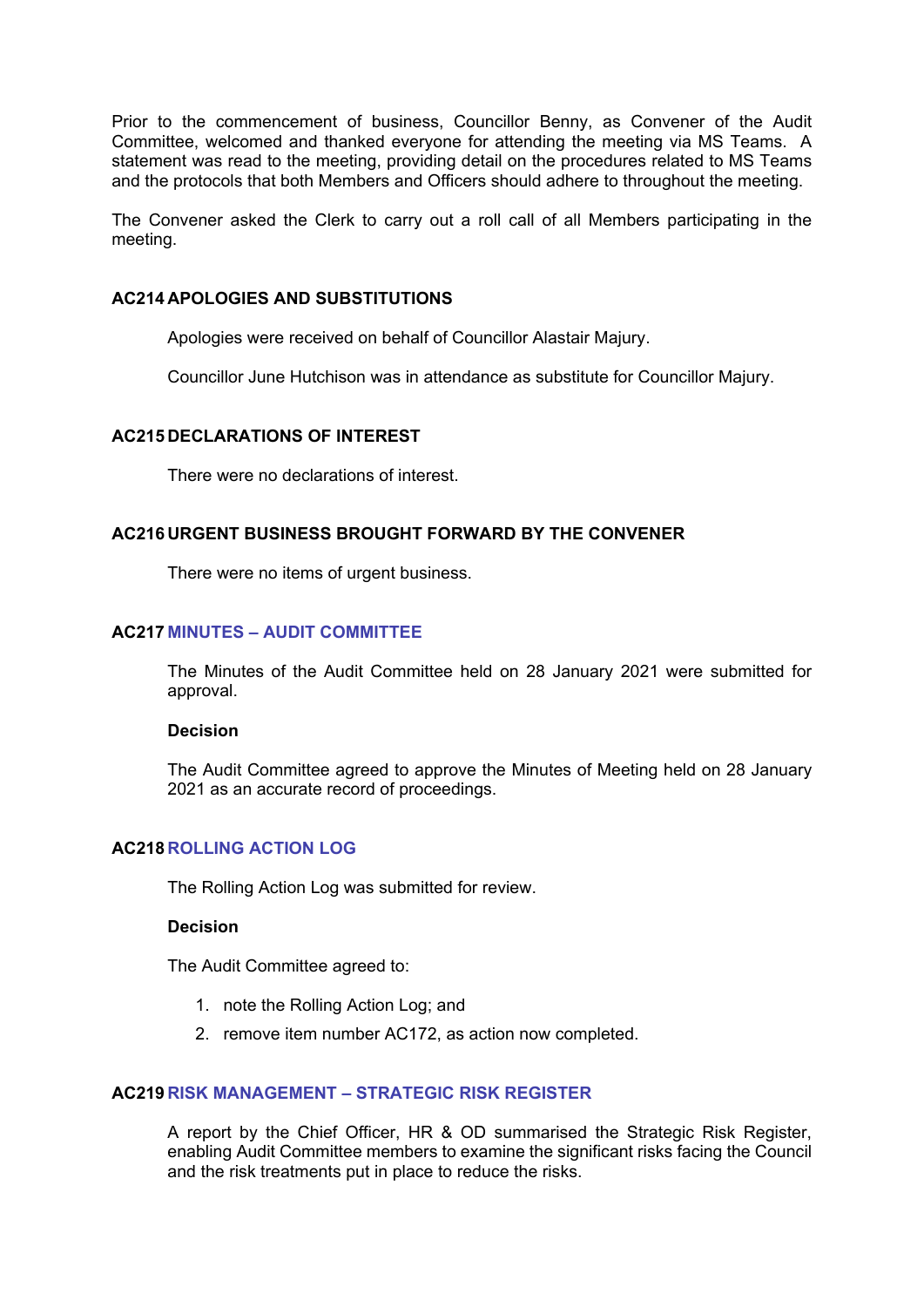A detailed discussion took place regarding the risks within the register and it was agreed that a meeting would be arranged between the Chief Operating Officer, Communities & Performance, the Senior Manager, Economic Development & Communities and all Elected Members, to provide more information on SR27 "*Lack of appropriate engagement with Communities"* in order to gain a better understanding of the logic around the risk levels.

### **Decision**

Committee agreed to note the risks within the Strategic Risk Register with specific attention to the scoring contained within Appendix 1.

(Reference: Report by Chief Officer – Finance dated 17 May 2021, submitted)

# **AC220 INTERNAL AUDIT UPDATE REPORT**

A report by the Audit Service Manager provided a summary of the findings arisen from Internal Audit assignments finalised since the last meeting of the Audit Committee on 28 January 2021.

### **(a) Summary Report: Internal Financial Controls – Fuel Cards**

This review was performed under Internal Audit's programme of reviews of Internal Financial Controls arrangements.

The specific objectives of the review were to consider whether:

- fuel cards were ordered and issued only to bona fide staff or for vehicles in the Council;
- there were adequate controls in place for the security and use of fuel cards;
- the controls over lost and / or stolen fuel cards were operating effectively and ensure that fuel cards were returned, cancelled, or destroyed promptly when employees leave the Council or when the linked vehicles were withdrawn from the fleet; and
- appropriate and timely management information was provided to Fleet Management and to Services to support effective management, monitoring and control of fuel costs and the payment of fuel invoices.

Three high and five medium risks were identified.

The Audit Opinion was that substantial assurance that the controls in place around the Council's administration and management of fuel cards were appropriate and were being properly applied.

# **(b) Parent and Family Support**

As part of the approved Internal Audit Risk Assessment & Plan for 2020/21, the arrangements in respect of support provided to parents and families by the dedicated team within Schools and Learning were reviewed.

The specific objectives of the review were to consider whether, in terms of support to parents and families: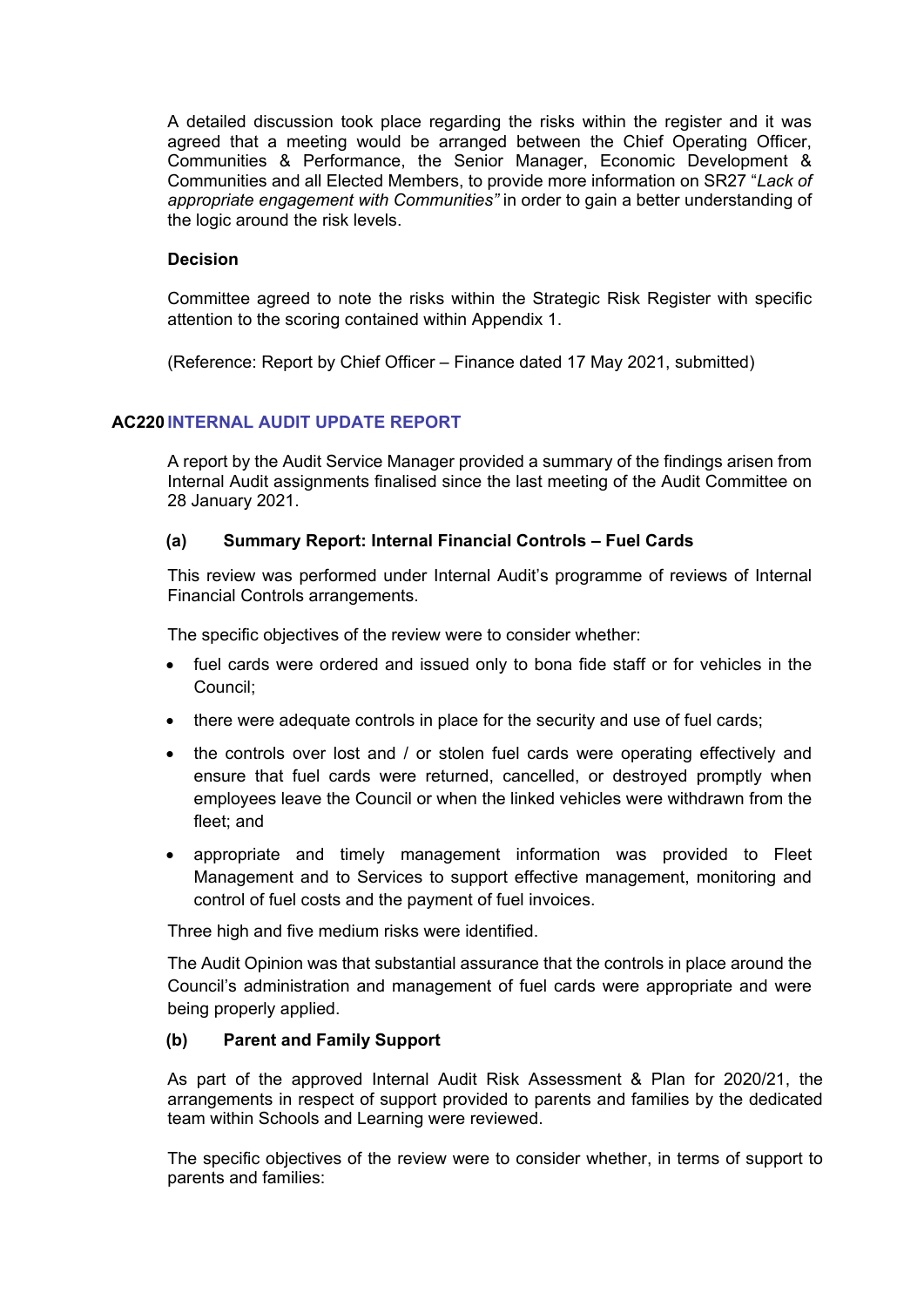- there was an adequate process to enable referrals to be received, recorded, assessed, prioritised and accepted, where appropriate;
- appropriate arrangements were in place to monitor and manage referrals, including processes to review and evaluate the effectiveness of any support provided;
- the structure, resources, and management capacity of the Parent & Family Support Team could effectively meet the demand for services and the provisions of the Parent and Family Support Guidelines; and
- the operational activity and performance of the Parent & Family Support Team was reported effectively to Service management, including any relevant internal performance measures.

Two medium and two low risks were identified.

The Audit Opinion was that substantial assurance could be provided that the arrangements were robust and were operating effectively in respect of support provided to parents and families by the dedicated team within Early Years and Early Intervention.

### **(c) Planning - Development Management**

As part of the approved Internal Audit Risk Assessment & Plan for 2020/21, arrangements were reviewed in respect of the Council's arrangements for (planning) development management, in particular whether the Council:

- had an appropriate system for recording planning applications and related documentation and decisions, which ensured completeness, and accuracy of records and complied with appropriate data protection practice;
- had an adequate and effective process for ensuring that development management was performed in a timely manner in accordance with appropriate standards;
- had an adequate and effective process for ensuring that all planning decisions were properly cognisant of Local Development Plan requirements and applicable legislation;
- had appropriate arrangements to manage 'section 75' developer contributions, linking with other Council services as appropriate; and,
- had appropriate arrangements in place for reporting effectively to Members and senior management on performance against key indicators.

Two medium and two high risk levels were identified.

Audit opinion was that substantial assurance could be provided that the arrangements in place for development management as part of the planning process were robust and were operating effectively and met the requirements of the Local Development Plan.

#### **(d) Internal Financial Controls – Client Contributions**

The scope of work was to conduct a review of the arrangements for determining, recording, processing, reviewing, and collecting from service users the assessed financial contributions to their non-residential care, under the Council's 'Charging Policy'.

The specific objectives of the review were to: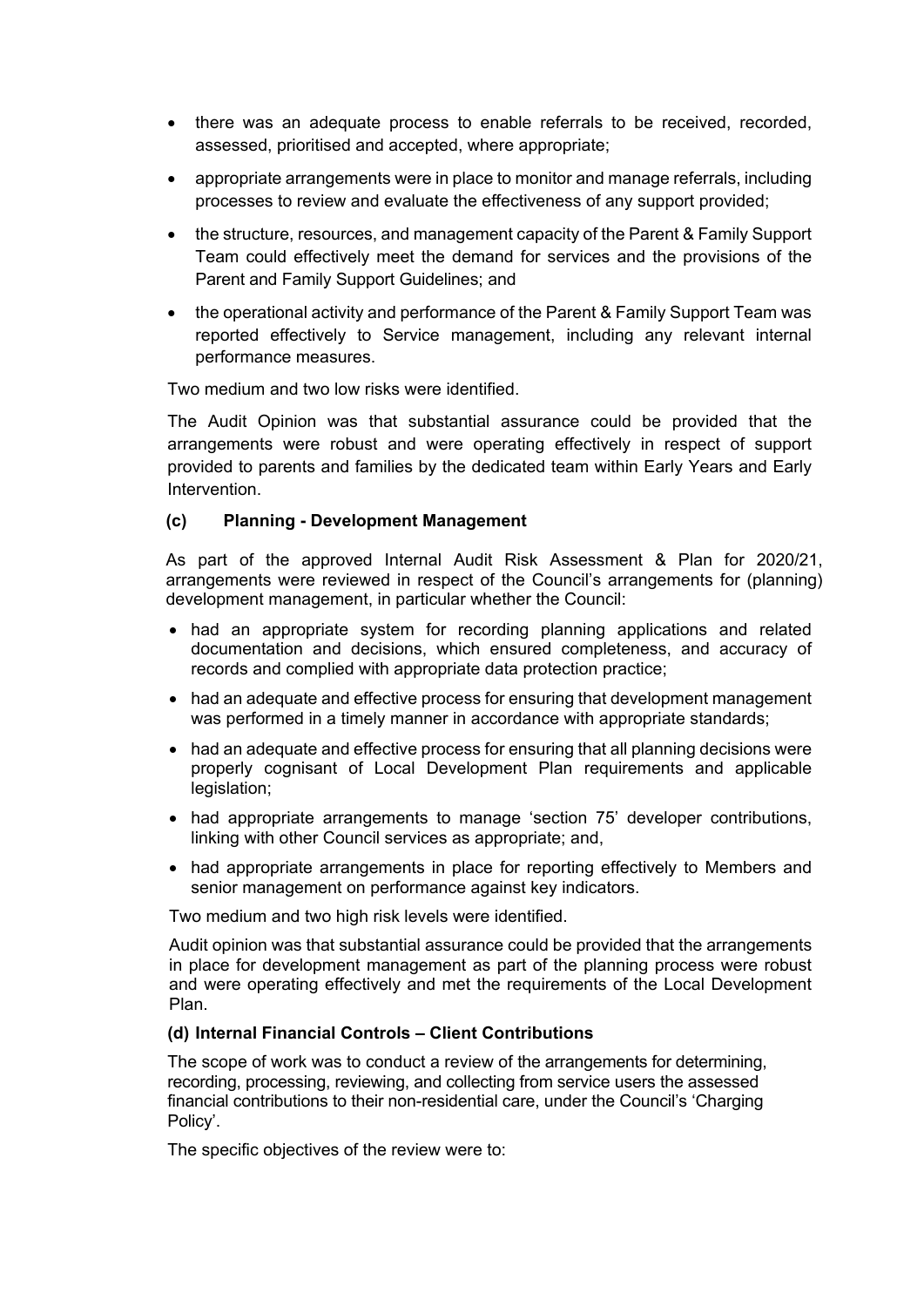- consider whether the Charging Policy supports and enables the Council to properly charge for non-residential care services under relevant legislation and / or any Scottish Government national arrangements or policy;
- consider whether adequate procedures were in place to provide assurance that:
	- financial assessments are timely, correctly calculated, evidenced, and recorded, as required by the Charging Policy;
	- service users' assessed contributions were properly and timeously invoiced and paid, and that appropriate recovery action was taken where payment had not been made;
	- financial assessments were reviewed at least annually, and at any time when there had been any relevant change in the financial circumstances of a service user; and
- assess whether roles and responsibilities were clearly defined and were operating for each stage of the process, and that they supported the objectives of the Charging Policy.

Three high, 6 medium and 6 low risks were identified.

Audit opinion was that substantial assurance could be provided that the arrangements for determining, processing, reviewing, and collecting service users' contributions for their non-residential care charges were operating effectively

# **(e) ICT Service Desk Management**

The scope of work was to conduct a review of the Council's ICT Service Desk incident and problem management frameworks and procedure.

The specific objectives of the review were to assess whether:

- adequate and effective ICT Service Desk incident and problem management frameworks and procedures had been established, and that the role and operation, and how to access the IT Service Desk, had been properly communicated across the Council;
- adequate and effective arrangements were in place to regularly review and update the relevant frameworks and procedures, and whether these clearly defined officers' roles and responsibilities for managing the service desk, incidents, and problems, in line with the IT Strategy;
- adequate and effective arrangements were in place to allow the accurate capture, recording, and monitoring of Service Desk requests, incidents, and problems, and that these supported appropriate and timely resolution, in line with performance standards and targets; and
- potential opportunities exist to improve the current operating environment of the ICT Service Desk, and to inform the Council's migration to its new Service Desk and Incident Management software, to maximise the benefits from that transition.

One high, two medium and six low risks were identified.

Audit opinion was that substantial assurance could be provided that the Council had in place robust and effective arrangements for dealing with ICT service requests and for the management of ICT incidents and issues.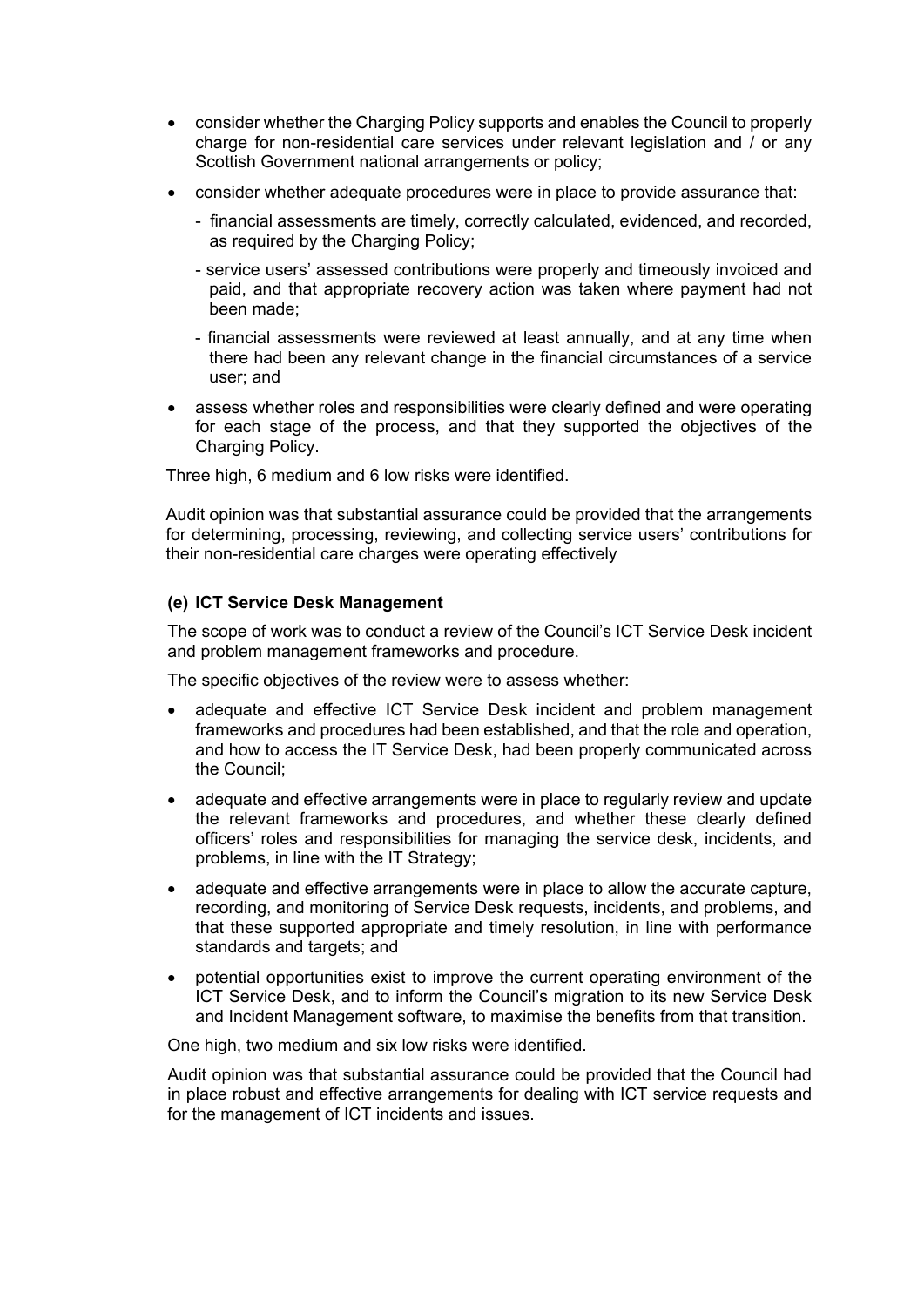Discussion took place around the summary reports attached to the report and it was noted that an extension date from 31 March 2021 to 31 December 2021 had been agreed for storage of Council vehicle packs, as reception areas were currently not in use at present, due to COVID-19 restrictions.

A report had been sent to Internal Audit with regard to the loss of fuel cards and the content had been agreed and would be kept open for the next six months.

The process for retrieving purchase cards when staff left their employment with Stirling Council was discussed. It was noted that a fluid system was not in place at this stage with regard to maintaining the type of cards Council staff were in possession of. However, a report was scheduled for presentation to a Special Meeting of the Council, which would seek approval from Council to purchase and implement an Enterprise Resource Planning System (ERP) solution to replace the current Finance, Procurement, HR, Payroll and CRM systems within the Council, which would then make the current process more linear.

In response to a Member's question around Section 75 unspent monies, it was noted that the service were looking at areas where this could be spent, such as infrastructure projects. Members noted that, going forward, it would be advantageous to have a mechanism in place to enable Members to view the level of transparency in reporting. The Service Manager, Building and Standards informed the group that the Planning Service was aware of the need to improve transparency around this area of work and noted that a working group was currently in place, which liaised with other services within the Council. The Planning service were considering wider governance, in terms of presenting a quarterly report to the Organisational Governance Board followed by an annual report to the Finance & Economy Committee and consideration would also be given to including this information as part of the Capital Programme for the year.

The service had reported significant pressure in terms of IT issues but it was noted that additional resources had been recruited and the service was confident that the target dates mentioned within the report would be achieved. Members discussed ICT Service Desk Management and welcomed the recently appointed Digital, IT and Customers Manager to the meeting.

# **Decision**

.

Committee agreed to note the findings and conclusions arising from Internal Audit assignments completed since 28 January 2021.

(Reference: Report by Audit Service Manager dated 28 April 2021, submitted)

### **AC221 INTERNAL AUDIT ANNUAL ASSURANCE REPORT 2020-2021**

A report by the Audit Service Manager provided an overall assurance on the Council's arrangements for risk management, governance and control, based on Internal Audit work undertaken during 2020/21.

The 2020/21 Internal Audit Plan was agreed by Audit Committee on 18 June 2020. The Plan set out a programme of work for the year, prepared in consultation with senior managers, and with recourse to key governance documents such as the Council's Strategic Risk Register and Internal Audit's own assessment process.

Members noted the recommendations within the report and no further questions were presented.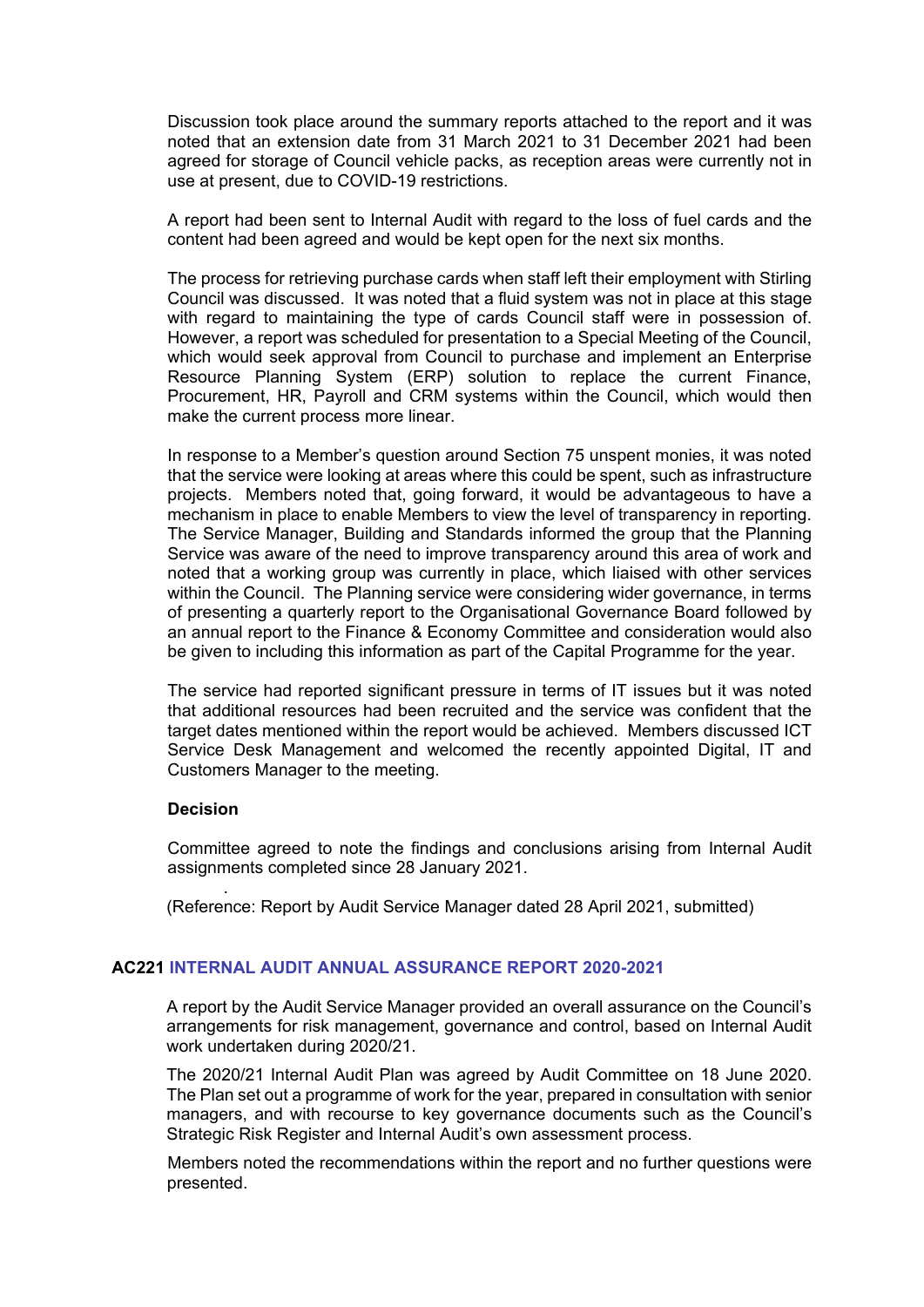### **Decision**

Committee agreed to note that:

- 1. sufficient Internal Audit work was undertaken to support a balanced assurance;
- 2. the Audit Service Manager provided Substantial Assurance on the Council's arrangements for risk management, governance, and control for 2020/21; and
- 3. the Internal Audit team operated in compliance with Public Sector Internal Audit Standards.

(Reference: Report by Audit Service Manager dated 23 April 2021, submitted)

### **AC222 INTERNAL AUDIT PLAN 2020/21**

A report by the Audit Service Manager presented a 2021/22 Internal Audit Plan for approval. The Plan included time allocated to finalising a number of 2020/21 assignments that were started, but not concluded, by 31 March 2021.

The Audit Service Manager highlighted that there were 5 audits within the appendix to the report, which were carried forward from the previous year and were; Professional Registrations, Additional Support Needs, Justice Social Work, Homelessness and Temporary Accommodation and Cemeteries. Updates on this Plan would be brought to future meetings of the Audit Committee.

### **Decision**

Committee agreed to:

- 1. note the resources available to Internal Audit;
- 2. approve the Internal Audit Plan for 2021/22; and
- 3. note that progress will be reported to Audit Committee on an ongoing basis.

(Reference: Report by Audit Service Manager dated 22 April 2021, submitted)

# **AC223 CORPORATE FRAUD PLAN 2021/22**

The purpose of the report by the Audit Service Manager was to set out the Corporate Fraud team's planned activity for 2021/22. Corporate Fraud sat within the Governance Service as part of the Internal Audit and Corporate Fraud team, and this report was considered alongside the 2021/22 Internal Audit Plan that was included elsewhere on this agenda.

Discussion took place regarding fraud investigation referrals and it was noted that a programme of Toolbox talks were in place, with a view to the Audit team liaising with other services and hard to reach areas of the Council to talk about the impact of fraud on Stirling Council. It was recognised that this would be an important step in helping services work proactively to reduce their exposure to fraud.

In response to a Member's question, it was noted that all actions on the Counter Fraud workplan with a completion date of 30 April had been met and that this had not been updated due to a timing issue when the report was prepared for Committee. It was hoped that all actions set out for May 2021 would be met on time and this information would be included in the report being presented to Audit Committee in September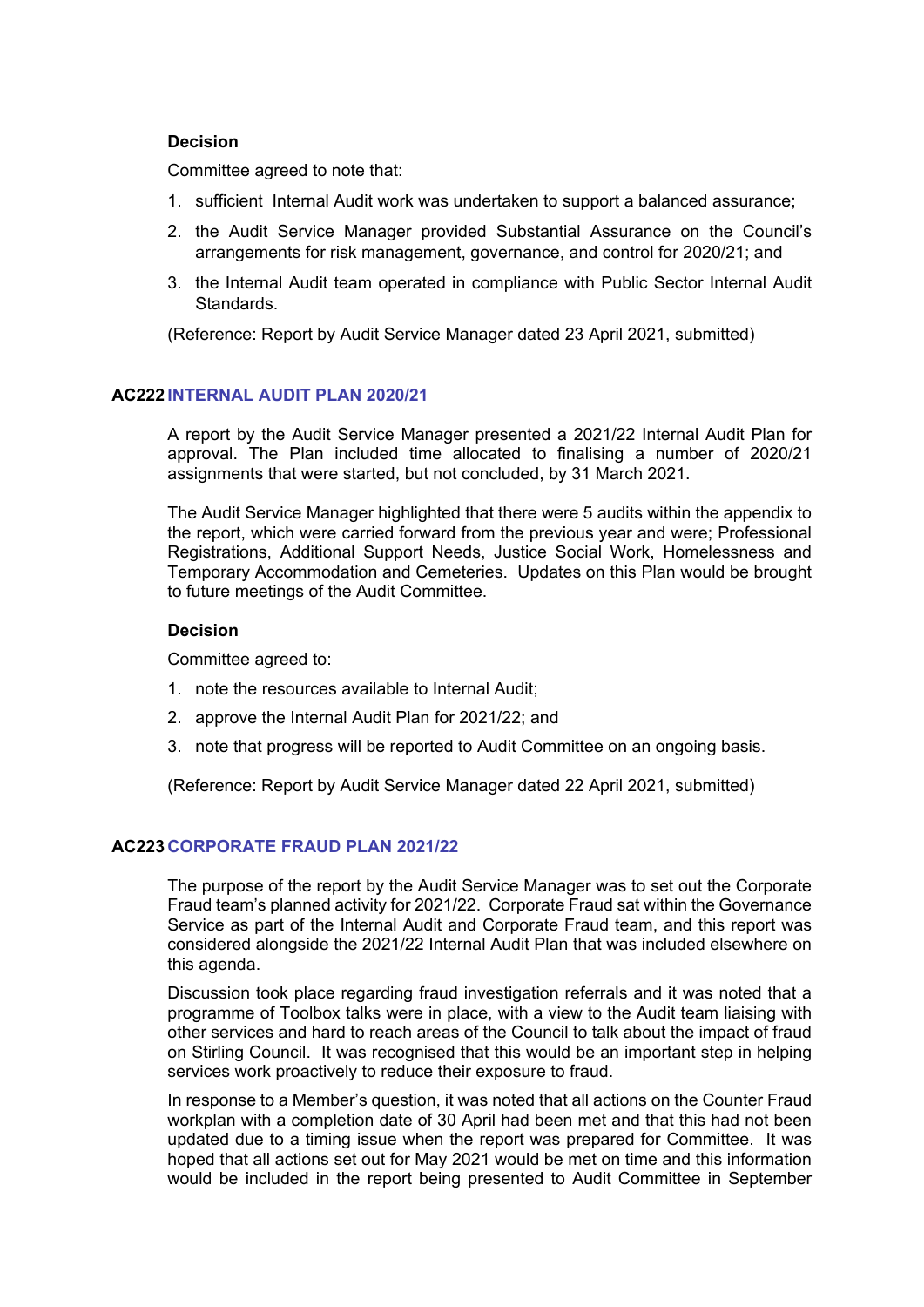2021. Members commented that it would be advantageous to have the outcomes included alongside the report of the actions being completed going forward.

In response to a Member's question on the relationship between reporting fraud and whistleblowing, in terms of the Council's policies, it was noted that a key part of the Audit team's workplan was to ensure that the distinctions and responsibilities around whistleblowing, fraud and disciplinary matters were clear to staff. The Audit team were in the process of developing a counter fraud strategy which would be supported with detailed guidance notes and process maps. The service would be liaising with colleagues in HR & OD and across Governance to ensure clarity around the policies associated with these matters.

### **Decision**

Committee agreed to note the Corporate Fraud Plan 2021/22.

(Reference: Report by Audit Service Manager dated 22 April 2021, submitted)

# **AC224 ACCOUNTS COMMISSION REPORTS**

The purpose of the report by the Audit Service Manager was to provide the Audit Committee with information on the Accounts Commission's national reports entitled 'Digital Progress in Local Government' and 'Local Government in Scotland – Financial Overview 2019/20'. Presentation of Accounts Commission national reports enabled the Audit Committee to discharge its remit under the Council's Scheme of Delegation to consider the reports of external audit and inspection agencies.

A briefing session was being planned for Members to present the Digital Scotland Report and it was noted that it would also be useful at this session to discuss what Stirling Council was doing to involve citizens in service design.

#### **Decision**

Committee agreed to note the Accounts Commission's national reports: 'Digital Progress in Local Government' and 'Local Government in Scotland – Financial Overview 2019/20'.

(Reference: Report by Audit Service Manager dated 30 April 2021, submitted)

# **AC225STIRLING COUNCIL DRAFT ACCOUNTS 2020/21**

A report by the Chief Officer, Finance outlined the key features of the financial position displayed in the 2020/21 draft accounts, incorporating a brief overview of the General Fund and Housing Revenue Account (HRA) revenue and capital outturn positions as at 31 March 2021. It also asked the Audit Committee to approve the submission of the draft Stirling Council Accounts to the external auditor.

The Chief Officer, Finance highlighted that two updates had recently been received and would be included in the draft Stirling Council Accounts to the external auditor, which were; a revised pension valuation figure, which included figures up to 31 March 2021 for liability, which had reduced to  $£313.9m$  and a revised figure for Clacks & Stirling Health & Social Care Partnership, which had changed in total by £0.5m.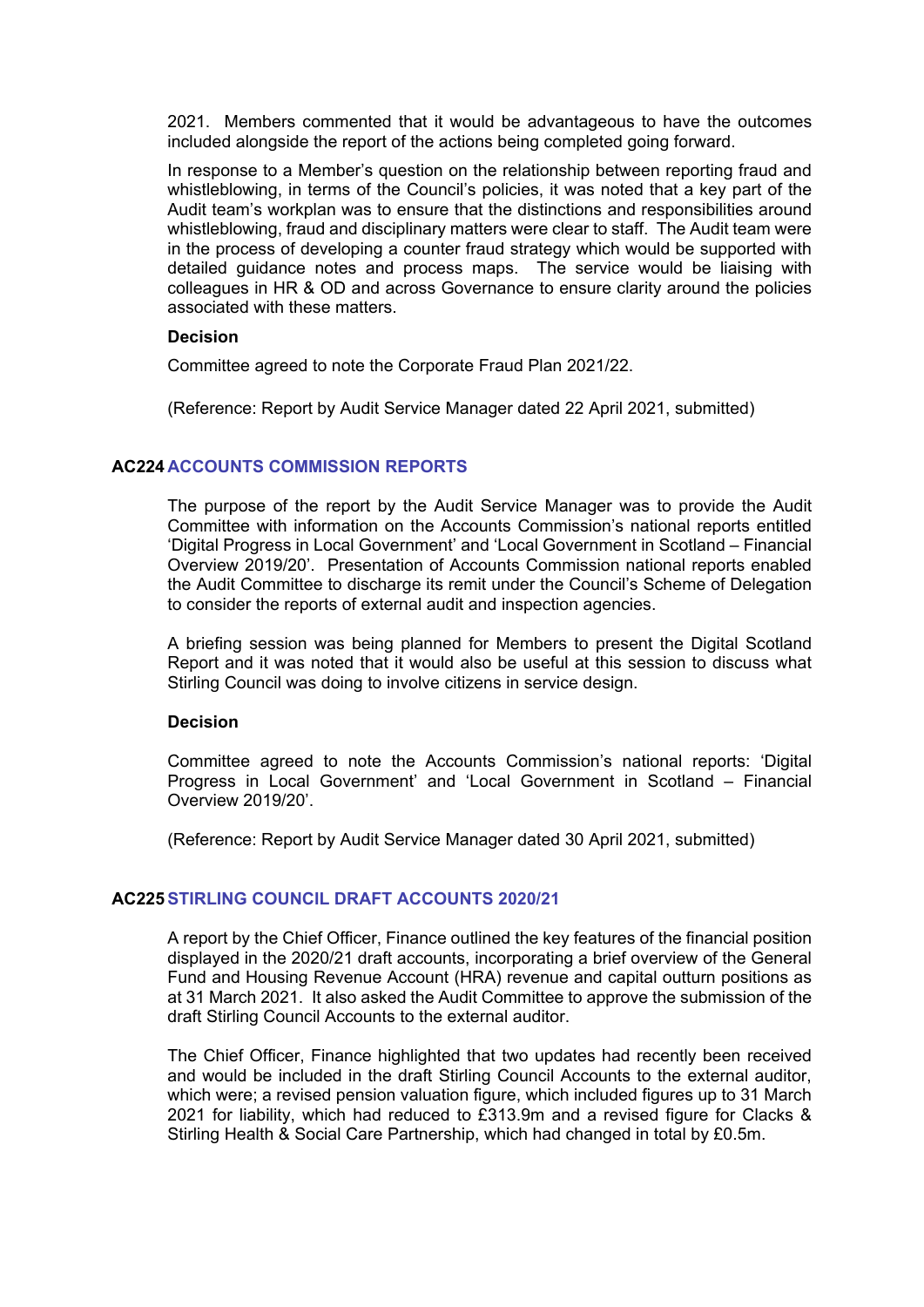Discussion took place regarding financial losses to Stirling Council, which were from a wide range of headline numbers and it was noted that a more detailed report would be presented to Finance & Economy Committee in June 2021 would contain more detail with regard to wider revenue impacts.

Discussion took place around the Management Commentary within the draft accounts and it was agreed that the total number of Elected Members was to be amended to 22 and the numbers against each party to also be amended, where applicable.

In response to a Member's question on loss of income from Council Tax, a full reconciliation of council tax collection and a reduction in the collection rates was noted. Also noted was an increase in incidences of council tax reduction scheme claims. It was estimated that COVID-19 was a large contributory factor for non-payment of council tax from tax payers but this could not be guaranteed as factual.

Concerns were noted from Members in terms of the financial ramifications from the large increase in employees earning over £50k. It was noted that this was due to the agreed teachers' pay deal two years ago, which took staff above the threshold in terms of the remuneration band. A 12% increase in annual pay award was also noted to be a contributory factor.

### **Decision**

Committee agreed to:

- 1. note the General Fund and HRA revenue and capital outturn positions as at 31 March 2021;
- 2. note the position in terms of the Council's share of the net pension liability of the Local Government Pension Scheme; and
- 3. approve the submission of the draft accounts to the external auditor.

(Reference: Report by Chief Officer - Finance 17 May 2021, submitted)

# **AC226 COMMON GOOD FUNDS & CHARITABLE TRUSTS DRAFT ACCOUNTS 2020/21**

A report by the Chief Officer, Finance asked the Audit Committee to approve the submission of the draft accounts for audit, and to note progress to date on the review of the small charitable trusts.

It was noted that one outstanding trust, George C. Thomson Bequest, which was closely related to Callander, was fully expected to go to the Callander Common Good Fund.

#### **Decision**

Committee agreed to:

- 1. approve the submission of the draft accounts to the external auditor, and
- 2. note progress to-date on the review of the small charitable trusts.

(Reference: Report by Chief Officer - Finance 4 May 2021, submitted)